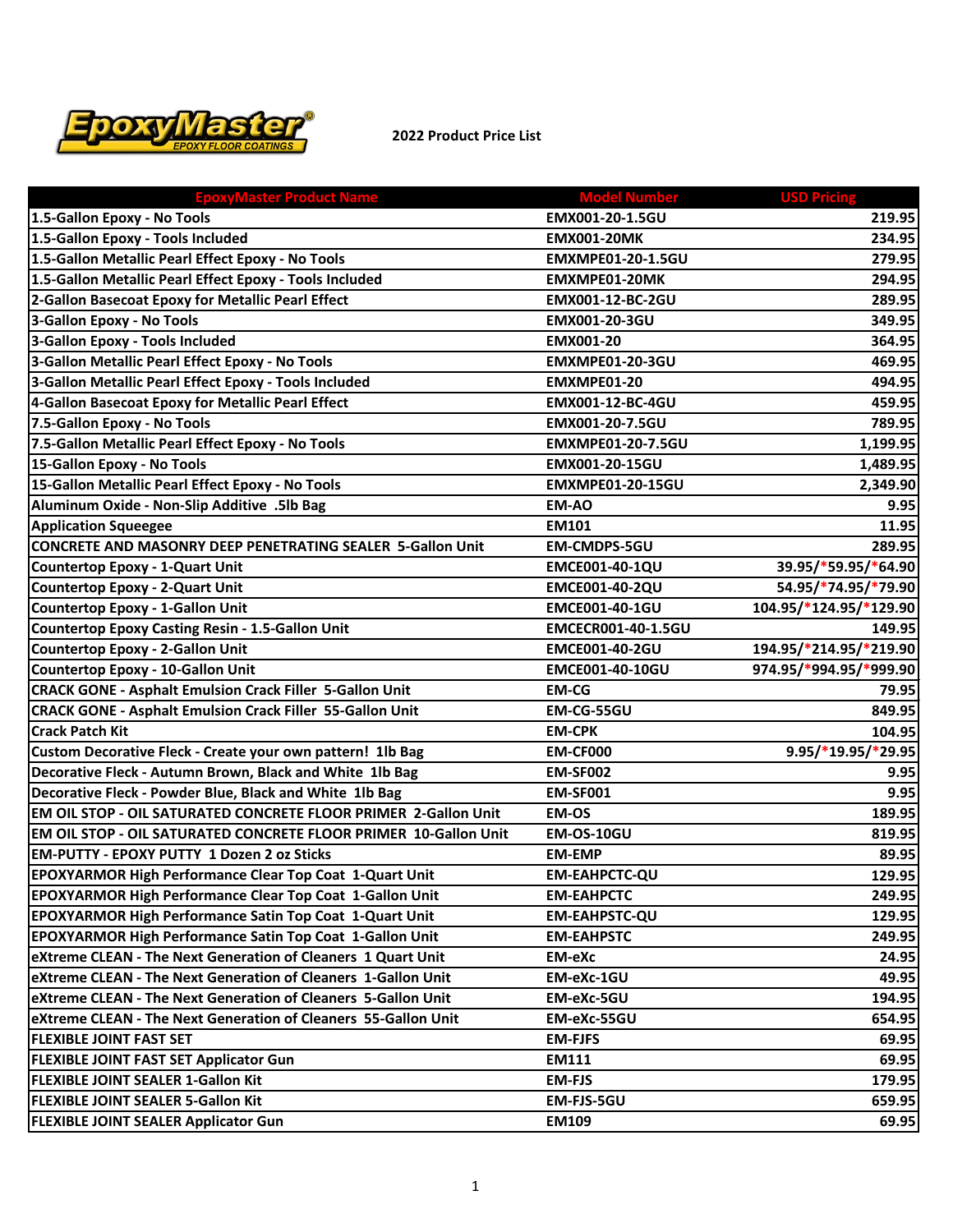| FLOOR PREP AND CLEANING SOLUTION 1-Quart Unit                         | <b>EM-PS001</b>           | 14.95        |
|-----------------------------------------------------------------------|---------------------------|--------------|
| FLOOR PREP AND CLEANING SOLUTION 5-Gallon Unit                        | <b>EM-PS001-5GU</b>       | 199.95       |
| <b>Gloves</b>                                                         | <b>EM104</b>              | 2.95         |
| High Performance High Wear Urethane 1-Gallon Unit                     | <b>EM-HWU</b>             | 249.95       |
| MASTER FILL - Latex Cement Crack Filler For Concrete 2-Unit Kit       | <b>EM-MXF</b>             | 29.95        |
| MASTER FILL - Latex Cement Crack Filler For Concrete 12-Unit Kit      | EM-MXF-12U                | 159.95       |
| Metallic Pearl Effect Epoxy 180-260 Sq Ft Complete System             | EMXMPEECS180-260          | 1,056.16     |
| Metallic Pearl Effect Epoxy 260-380 Sq Ft Complete System             | EMXMPEECS260-380          | 1,506.12     |
| Metallic Pearl Effect Epoxy 380-600 Sq Ft Complete System             | EMXMPEECS380-600          | 2,261.20     |
| Metallic Pearl Effect Epoxy 600-750 Sq Ft Complete System             | EMXMPEECS600-750          | 2,741.82     |
| Metallic Pearl Effect Epoxy 750-1,000 Sq Ft Complete System           | EMXMPEECS750-1000         | 3,596.67     |
| Metallic Pearl Effect Epoxy 1,000-1,250 Sq Ft Complete System         | <b>EMXMPEECS1000-1250</b> | 4,066.96     |
| Metallic Pearl Effect Pigment Powder 32 oz Unit                       | <b>EMXMPE-PP</b>          | 99.95        |
| Metallic Pearl Effect Pigment Powder Sample Kit                       | <b>EMXMPE-PPSK</b>        | 229.95       |
| <b>Mixing Wand</b>                                                    | <b>EM100</b>              | 5.95         |
| <b>Moisture Vapor Test Kit</b>                                        | <b>EM114</b>              | 24.95        |
| <b>ORANGE SOLVE - Natural Organic Cleaner/Degreaser 3-Gallon Unit</b> | EM-OS                     | 299.95       |
| <b>ORANGE SOLVE - Natural Organic Cleaner/Degreaser 5-Gallon Unit</b> | EM-OS-5GU                 | 449.95       |
| ORANGE SOLVE - Natural Organic Cleaner/Degreaser 55-Gallon Unit       | EM-OS-55GU                | 4,499.95     |
| Part A Scraping Stick - 3 Pack                                        | <b>EM107</b>              | 1.00         |
| POLAR PELLETS - Snow and Ice Melter 2.5-Gallon Unit                   | <b>EM-PXP</b>             | 24.95        |
| POLAR PELLETS - Snow and Ice Melter 5-Gallon Unit                     | EM-PXP-5GU                | 44.95        |
| <b>Reactive Acid Stain 1-Gallon Unit</b>                              | <b>EM-RAC01-12</b>        | 149.95       |
| REPAIR - All Weather Patching Material 5-Gallon Unit                  | EM-R                      | 44.95        |
| REPAIR - All Weather Patching Material 55-Gallon Unit                 | <b>EM-R-55GU</b>          | 479.95       |
| ROAD MARK - Street Marking Paint 5-Gallon Unit                        | <b>EM-RM</b>              | 49.95        |
| <b>Safety Glasses</b>                                                 | <b>EM103</b>              | 2.95         |
| Semi-Transparent Decorative Stain 1-Gallon Unit                       | <b>EM-STDS01-16</b>       | 104.95       |
| <b>Single Installation Tool Kit</b>                                   | <b>EM112</b>              | 29.95        |
| Solid Color Epoxy 190 Sq Ft Complete System                           | <b>EMXSCECS190</b>        | 577.65       |
| Solid Color Epoxy 190-380 Sq Ft Complete System                       | EMXSCECS190-380           | 687.65       |
| Solid Color Epoxy 380-570 Sq Ft Complete System                       | EMXSCECS380-570           | 1,082.73     |
| Solid Color Epoxy 570-780 Sq Ft Complete System                       | EMXSCECS570-780           | 1,362.73     |
| Solid Color Epoxy 780-970 Sq Ft Complete System                       | EMXSCECS780-970           | 1,597.96     |
| Solid Color Epoxy 970-1,170 Sq Ft Complete System                     | <b>EMXSCECS970-1170</b>   | 1,977.91     |
| Solid Color Epoxy 1,170-1,360 Sq Ft Complete System                   | <b>EMXSCECS1170-1360</b>  | 2,463.09     |
| Solid Color Epoxy 1,360-1,560 Sq Ft Complete System                   | <b>EMXSCECS1360-1560</b>  | 2,593.09     |
| Solid Color Epoxy Colorant 1-Pint Unit                                | <b>EMX001-11-SCEC</b>     | 39.95/*59.95 |
| Solid Color Epoxy Colorant 1-Quart Unit                               | <b>EMX001-11-SCEC</b>     | 79.95/*99.95 |
| <b>Spiked Shoes</b>                                                   | <b>EM102</b>              | 34.95        |
| <b>STRIP GEL 1-Gallon Unit</b>                                        | <b>EM-SG</b>              | 79.95        |
| <b>STRIP GEL 5-Gallon Unit</b>                                        | EM-SG-5GU                 | 399.75       |
| SUPER SORB - Multi-Purpose Absorbent 5lb Unit                         | <b>EM-SS</b>              | 14.95        |
| SUPER SORB - Multi-Purpose Absorbent 10lb Unit                        | EM-SS-10LB                | 29.90        |
| TOP COAT DRIVEWAY FILLER AND SEALER 5-Gallon Unit                     |                           |              |
| TOP COAT DRIVEWAY FILLER AND SEALER 55-Gallon Unit                    | <b>EM-TCDFS</b>           | 79.95        |
|                                                                       | EM-TCDFS-55GU             | 879.95       |
| Touch Up Epoxy Units 1-Pint Unit                                      | <b>EMX001-20TK</b>        | 34.95        |
| Touch Up Metallic Pearl Effect Epoxy Units 1-Pint Unit                | EMXMPE01-20TK             | 49.95        |
| <b>Touch Up Epoxy Quart Units</b>                                     | <b>EMX001-20TK-QU</b>     | 99.95        |
| Touch Up Metallic Pearl Effect Epoxy Quart Units                      | EMXMPE01-20TK-QU          | 114.95       |
| <b>WOOSTER - 3" Trim Brush</b>                                        | <b>EM105</b>              | 2.95         |